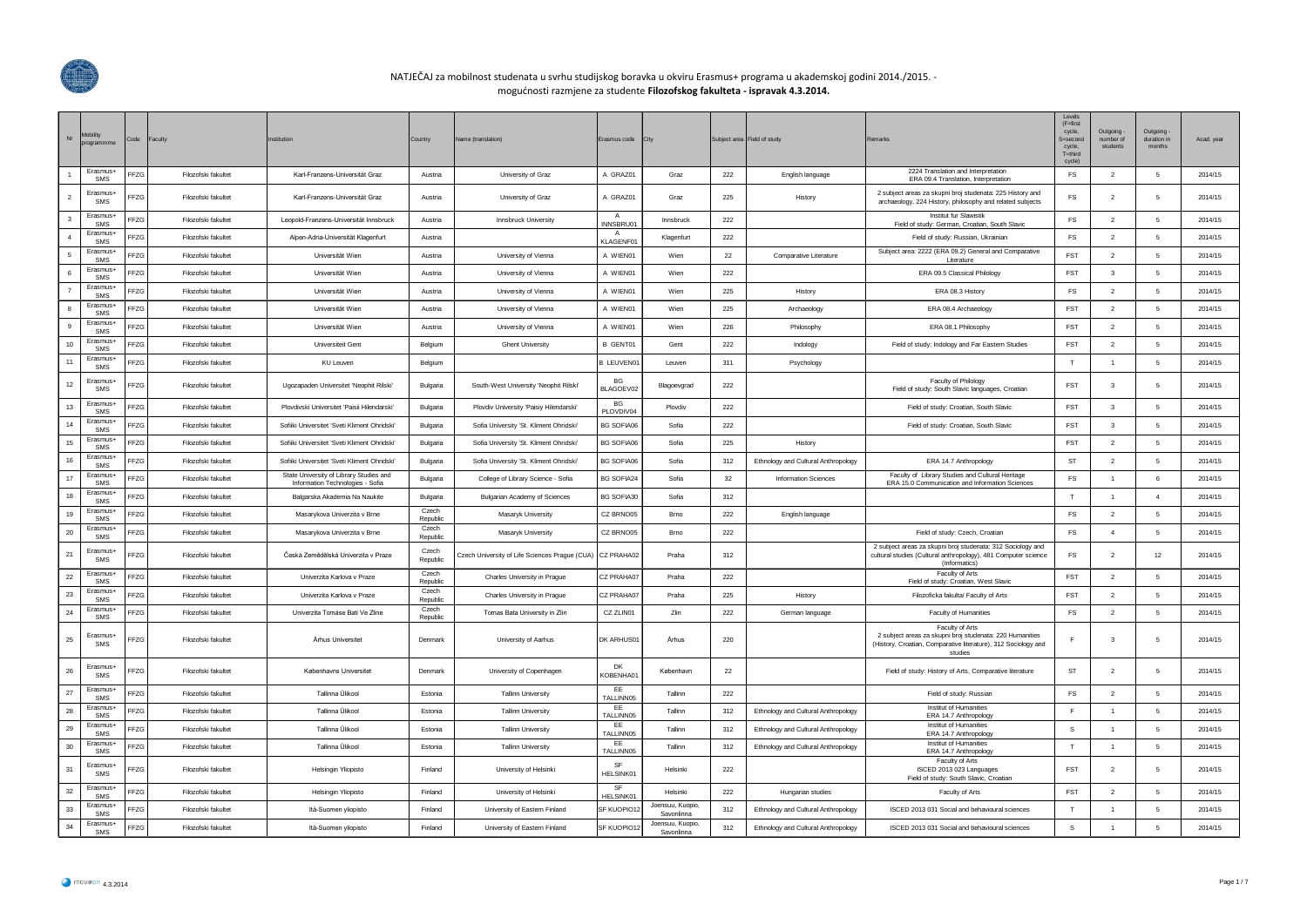| $\mathsf{Nr}$ | Mobility<br>progra     | Code | Faculty             | nstitution                                 | Country | Vame (translation)                       | Erasmus code                            | <b>City</b> |     | Subject area Field of study         |                                                                                                                                                                                                                                                                                                                                               | Levels<br>$(F = first)$<br>cycle,<br>S=second<br>cycle,<br>$T =$ third<br>cycle) | Outgoing<br>number of<br>students | Outgoing -<br>duration in<br>months | Acad. year |
|---------------|------------------------|------|---------------------|--------------------------------------------|---------|------------------------------------------|-----------------------------------------|-------------|-----|-------------------------------------|-----------------------------------------------------------------------------------------------------------------------------------------------------------------------------------------------------------------------------------------------------------------------------------------------------------------------------------------------|----------------------------------------------------------------------------------|-----------------------------------|-------------------------------------|------------|
| 35            | Erasmus+<br>SMS        | FFZG | Filozofski fakultet | Université Catholique de l'Ouest           | France  |                                          | ANGERS04                                | Angers      | 222 |                                     | Field of study: German, Spanish                                                                                                                                                                                                                                                                                                               | $\mathbb F$                                                                      | $\overline{2}$                    | 9                                   | 2014/15    |
| 36            | Erasmus+<br>SMS        | FFZG | Filozofski fakultet | Université d'Artois                        | France  | Artois University                        | F ARRAS12                               | Arras       | 222 | French language                     | Faculte des Lettres et Arts<br>ISCED 2013 023 Languages                                                                                                                                                                                                                                                                                       | $\mathsf{FS}$                                                                    | $\overline{\mathbf{3}}$           | 5                                   | 2014/15    |
| 37            | Erasmus+<br>SMS        | FFZG | Filozofski fakultet | Université Paul Valery (Montpellier III)   | France  | University Paul Valery (Montpellier III) | MONTPEL03                               | Montpellier | 225 | History of Art                      | ERA 03.6 History of Art                                                                                                                                                                                                                                                                                                                       | <b>ST</b>                                                                        | $\overline{2}$                    | 5                                   | 2014/15    |
| 38            | Erasmus+<br>SMS        | FFZG | Filozofski fakultet | EPHE - Ecole Pratique des Hautes Etudes    | France  |                                          | F PARIS054                              | Paris       | 225 | History of Art                      | ERA 03.6 History of Art                                                                                                                                                                                                                                                                                                                       | <b>ST</b>                                                                        | $\overline{2}$                    | -5                                  | 2014/15    |
| 39            | <b>Erasmus-</b><br>SMS | FFZG | Filozofski fakultet | Université de Toulouse II - Le Mirail      | France  | Toulouse le Mirail University            | - F<br>TOULOUS02                        | Toulouse    | 225 | History                             |                                                                                                                                                                                                                                                                                                                                               | FST                                                                              | $\overline{2}$                    | -5                                  | 2014/15    |
| 40            | Erasmus+<br>SMS        | FFZG | Filozofski fakultet | Freie Universität Berlin                   | Germany |                                          | D BERLIN01                              | Berlin      | 222 |                                     | Interdisciplinary Institute for East-European Studies<br>Field of study: Master East European Studies                                                                                                                                                                                                                                         | s                                                                                | $\overline{2}$                    | 5                                   | 2014/15    |
| 41            | Erasmus+<br>SMS        | FFZG | Filozofski fakultet | Humboldt-Universität zu Berlin             | Germany |                                          | D BERLIN13                              | Berlin      | 222 |                                     | Faculty of Arts and Humanities II<br>Field of study: Language and literature programmes: Classic<br>Philology (Greek and Latin), East, West and South Slavic<br>languages, English (including Scandinavian languages and<br>literatures), French, German, Hungarian, Italian, Portuguese,<br>Romanian, Spanish, Turkish, Linguistik, Croatian | FS                                                                               | 3                                 | 5                                   | 2014/15    |
| 42            | Erasmus+<br>SMS        | FFZG | Filozofski fakultet | Humboldt-Universität zu Berlin             | Germany |                                          | D BERLIN13                              | Berlin      | 225 | History                             |                                                                                                                                                                                                                                                                                                                                               | <b>FST</b>                                                                       | $\overline{2}$                    | 5                                   | 2014/15    |
| 43            | Erasmus+<br>SMS        | FFZG | Filozofski fakultet | Universität Bielefeld                      | Germany | <b>Bielefeld University</b>              | D BIELEFE0                              | Bielefeld   | 222 | German language                     | ISCED 2013 023 Languages                                                                                                                                                                                                                                                                                                                      | $\mathop{\textsf{FS}}$                                                           | $\overline{2}$                    | 5                                   | 2014/15    |
| 44            | Erasmus+<br>SMS        | FFZG | Filozofski fakultet | Technische Universität Dresden             | Germany | Dresden University of Technology         | D<br>DRESDEN02                          | Dresden     | 225 | History of Art                      | Faculty of Arts, Humanities and Social Science<br>ERA 03.6 History of Art                                                                                                                                                                                                                                                                     | FS                                                                               | $\overline{2}$                    | 5                                   | 2014/15    |
| 45            | Erasmus+<br>SMS        | FFZG | Filozofski fakultet | Justus-Liebig-Universität Giessen          | Germany |                                          | $\overline{D}$<br>GIESSEN01             | Gießen      | 222 |                                     | Field of study: German, Croatian, South Slavic                                                                                                                                                                                                                                                                                                | <b>FS</b>                                                                        | $\overline{2}$                    | 5                                   | 2014/15    |
| 46            | Erasmus+<br>SMS        | FF7C | Filozofski fakultet | Justus-Liebig-Universität Giessen          | Germany |                                          | D<br>GIESSEN01                          | Gießen      | 225 | History                             |                                                                                                                                                                                                                                                                                                                                               | <b>FST</b>                                                                       | $\overline{2}$                    | -5                                  | 2014/15    |
| 47            | Erasmus+<br>SMS        | FFZG | Filozofski fakultet | Martin-Luther-Universität Halle-Wittenberg | Germany | <b>Halle University</b>                  | D HALLE01                               | Halle       | 222 |                                     | Field of study: Croatian, South Slavic                                                                                                                                                                                                                                                                                                        | FS                                                                               | $\overline{2}$                    | 5                                   | 2014/15    |
| 48            | Erasmus+<br>SMS        | FFZG | Filozofski fakultet | Martin-Luther-Universität Halle-Wittenberg | Germany | <b>Halle University</b>                  | D HALLE01                               | Halle       | 312 | Ethnology and Cultural Anthropology | Institute of Ethnology                                                                                                                                                                                                                                                                                                                        | ST                                                                               | $\overline{2}$                    | 6                                   | 2014/15    |
| 49            | Erasmus+<br>SMS        | FFZG | Filozofski fakultet | Universität Hamburg                        | Germany | University of Hamburg                    | D<br>HAMBURG01                          | Hamburg     | 222 |                                     | Field of study: German, Croatian, South Slavic                                                                                                                                                                                                                                                                                                | FS.                                                                              | $\overline{2}$                    | 5                                   | 2014/15    |
| 50            | Erasmus+<br>SMS        | FFZG | Filozofski fakultet | Ruprecht-Karls-Universität Heidelberg      | Germany | <b>Heidelberg University</b>             | D<br>HEIDELB01                          | Heidelberg  | 222 |                                     | Slavisches Institut (Institute of Slavic Studies)<br>Field of study: South Slavic, Croatian, East Slavic, West Slavic):<br>Russian, Croatian, Bulgarian, Polish, Czech                                                                                                                                                                        | FST                                                                              | $\overline{2}$                    | 5                                   | 2014/15    |
| 51            | Erasmus+<br>SMS        | FFZG | Filozofski fakultet | Universität Hildesheim                     | Germany | <b>Hildesheim University</b>             | HILDESH01                               | Hildesheim  | 481 | Information Sciences                |                                                                                                                                                                                                                                                                                                                                               | <b>FST</b>                                                                       | $\overline{2}$                    | 5                                   | 2014/15    |
| 52            | Erasmus+<br>SMS        | FFZG | Filozofski fakultet | Friedrich-Schiller-Universität Jena        | Germany |                                          | D JENA01                                | Jena        | 222 |                                     | Field of study: Russian, South/West Slavic, Croatian, German                                                                                                                                                                                                                                                                                  | <b>FST</b>                                                                       | $\overline{2}$                    | 5                                   | 2014/15    |
| 53            | Erasmus+<br>SMS        | FFZG | Filozofski fakultet | Universität zu Köln                        | Germany | University of Cologne                    | D KOLN01                                | Köln        | 222 | German language                     |                                                                                                                                                                                                                                                                                                                                               | $\mathop{\textsf{FS}}$                                                           | $\overline{4}$                    | 5                                   | 2014/15    |
| 54            | Erasmus+<br>SMS        | FFZG | Filozofski fakultet | Universität Konstanz                       | Germany |                                          | D<br>KONSTAN01                          | Konstanz    | 222 | German language                     |                                                                                                                                                                                                                                                                                                                                               | $\mathsf{FS}$                                                                    | $\overline{2}$                    | 5                                   | 2014/15    |
| 55            | Erasmus+<br>SMS        | FFZG | Filozofski fakultet | Universität Konstanz                       | Germany |                                          | $\overline{D}$<br>KONSTAN01             | Konstanz    | 225 | History                             |                                                                                                                                                                                                                                                                                                                                               | FS.                                                                              | $\overline{2}$                    | -5                                  | 2014/15    |
| 56            | Erasmus+<br>SMS        | FFZG | Filozofski fakultet | Universität Leipzig                        | Germany | University of Leipzig                    | D LEIPZIG01                             | Leipzig     | 222 |                                     | Faculty of History, Arts and Oriental Studies<br>ERA 09.5 Classical Philology<br>Duration: 1 semester (max. 6 months)                                                                                                                                                                                                                         | -S                                                                               |                                   | -6                                  | 2014/15    |
| 57            | Erasmus+<br><b>SMS</b> | FFZG | Filozofski fakultet | Johannes Gutenberg-Universität Mainz       | Germany | Johannes Gutenberg-University Mainz      | D MAINZ01                               | Mainz       | 222 |                                     | Field of study: British and American Studies                                                                                                                                                                                                                                                                                                  | FS                                                                               | $\overline{2}$                    | 5                                   | 2014/15    |
| 58            | Erasmus+<br>SMS        | FFZG | Filozofski fakultet | Johannes Gutenberg-Universität Mainz       | Germany | Johannes Gutenberg-University Mainz      | D MAINZ01                               | Mainz       | 225 | History                             |                                                                                                                                                                                                                                                                                                                                               | <b>FST</b>                                                                       | $\overline{2}$                    | 5                                   | 2014/15    |
| 59            | Erasmus+<br>SMS        | FFZG | Filozofski fakultet | Johannes Gutenberg-Universität Mainz       | Germany | Johannes Gutenberg-University Mainz      | D MAINZ01                               | Mainz       | 312 | Ethnology and Cultural Anthropology | nstitut fur Theater, Film und empirische Kulturwissenschaften<br>Field of study: Anthropology and Ethnology and Cultural<br>Anthropology                                                                                                                                                                                                      | FS                                                                               | $\overline{2}$                    | 12                                  | 2014/15    |
| 60            | Erasmus+<br>SMS        | FFZG | Filozofski fakultet | Ludwig-Maximilians-Universität München     | Germany | University of Munich                     | $\sqrt{2}$<br>MUNCHEN01                 | München     | 222 |                                     | Field of study: German, Croatian, South Slavic                                                                                                                                                                                                                                                                                                | FS                                                                               | $\overline{2}$                    | 5                                   | 2014/15    |
| 61            | Erasmus+<br>SMS        | FFZG | Filozofski fakultet | Carl Von Ossietzky Universität Oldenburg   | Germany |                                          | <b>D</b><br>OLDENBU01                   | Oldenburg   | 312 | German language                     | ISCED 2013 023 Languages                                                                                                                                                                                                                                                                                                                      | <b>FS</b>                                                                        | $\overline{2}$                    | 5                                   | 2014/15    |
| 62            | Erasmus+<br>SMS        | FFZG | Filozofski fakultet | Universität Regensburg                     | Germany | University of Regensburg                 | $\overline{D}$<br>REGENSB0 <sup>®</sup> | Regensburg  | 14  | Pedagogy                            |                                                                                                                                                                                                                                                                                                                                               | FS.                                                                              | $\overline{2}$                    | 5                                   | 2014/15    |
| 63            | Erasmus+<br>SMS        | FFZG | Filozofski fakultet | Universität Regensburg                     | Germany | University of Regensburg                 | D.<br>REGENSB01                         | Regensburg  | 222 | German language                     |                                                                                                                                                                                                                                                                                                                                               | $\mathop{\textsf{FS}}$                                                           | $\overline{2}$                    | $10$                                | 2014/15    |
| 64            | Erasmus+<br>SMS        | FFZG | Filozofski fakultet | Universität Regensburg                     | Germany | University of Regensburg                 | D<br>REGENSB01                          | Regensburg  | 225 | History                             |                                                                                                                                                                                                                                                                                                                                               | <b>FST</b>                                                                       | $\overline{2}$                    | 10                                  | 2014/15    |
| 65            | <b>Erasmus-</b><br>SMS | FFZG | Filozofski fakultet | Universität Rostock                        | Germany | University of Rostock                    | $\overline{D}$<br>ROSTOCK01             | Rostock     | 222 | German language                     | Faculty of Philosophy, Institute of German Philology<br>ISCED 2013 023 Languages                                                                                                                                                                                                                                                              | FS                                                                               | $\overline{2}$                    | -5                                  | 2014/15    |
| 66            | Erasmus+<br><b>SMS</b> | FFZG | Filozofski fakultet | Universität Stuttgart                      | Germany |                                          | D<br>STUTTGA01                          | Stuttgart   | 222 | French language                     |                                                                                                                                                                                                                                                                                                                                               | FS                                                                               | $\overline{1}$                    | 6                                   | 2014/15    |
| 67            | Erasmus+<br>SMS        | FFZG | Filozofski fakultet | Universität Stuttgart                      | Germany |                                          | D<br>STUTTGA0                           | Stuttgart   | 222 | English language                    |                                                                                                                                                                                                                                                                                                                                               | $\mathop{\textsf{FS}}$                                                           | $\overline{1}$                    | 6                                   | 2014/15    |
| 68            | Erasmus+<br>SMS        | FFZG | Filozofski fakultet | Universität Stuttgart                      | Germany |                                          | D<br>STUTTGA01                          | Stuttgart   | 222 | German language                     |                                                                                                                                                                                                                                                                                                                                               | $\mathop{\textsf{FS}}$                                                           | $\overline{1}$                    | 6                                   | 2014/15    |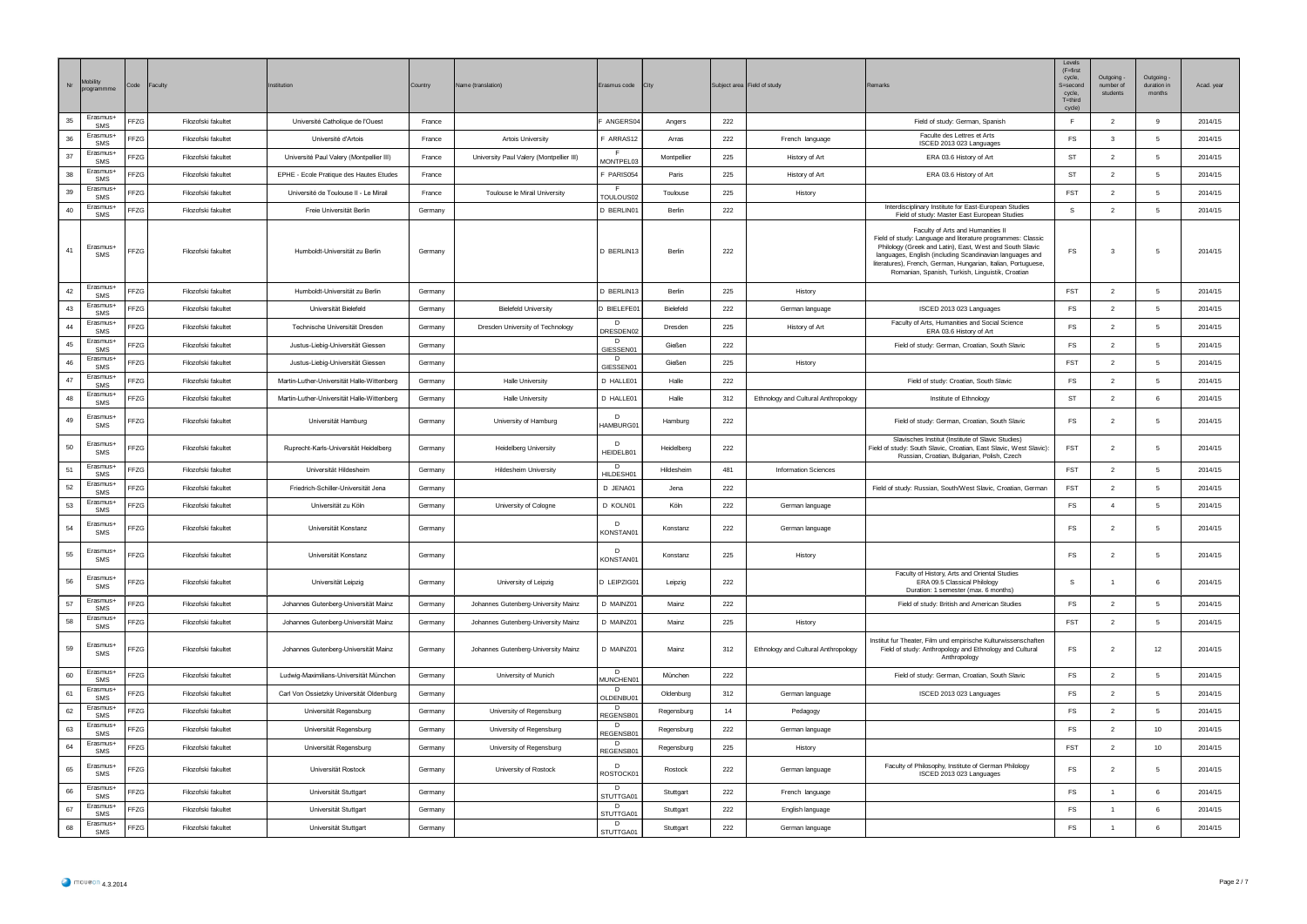| $\mathsf{Nr}^-$ | Mobility<br>program         | Code<br>Faculty |                     | <b>stitution</b>                                | Country | Name (translation)                       | Erasmus code           | <b>City</b>    |     | Subject area Field of study         |                                                                                            | Levels<br>$(F = first)$<br>cycle.<br>S=second<br>cycle,<br>$T = third$<br>cycle) | Outgoing<br>number of<br>students | Outgoing -<br>duration in<br>months | Acad. year |
|-----------------|-----------------------------|-----------------|---------------------|-------------------------------------------------|---------|------------------------------------------|------------------------|----------------|-----|-------------------------------------|--------------------------------------------------------------------------------------------|----------------------------------------------------------------------------------|-----------------------------------|-------------------------------------|------------|
| 69              | Erasmus+<br><b>SMS</b>      | FFZG            | Filozofski fakultet | Universität Trier                               | Germany | University of Trier                      | D TRIER01              | Trier          | 222 | Russian language                    |                                                                                            | FS                                                                               | $\overline{1}$                    | 10                                  | 2014/15    |
| 70              | Erasmus+<br>SMS             | FFZG            | Filozofski fakultet | Universität Trier                               | Germany | University of Trier                      | D TRIER01              | Trier          | 222 | German language                     |                                                                                            | $\mathsf{FS}$                                                                    | $\overline{2}$                    | 10                                  | 2014/15    |
| 71              | Erasmus+<br>SMS             | ${\tt FFZG}$    | Filozofski fakultet | Universität Trier                               | Germany | University of Trier                      | <b>D TRIER01</b>       | Trier          | 222 | Croatian language                   |                                                                                            | FS                                                                               | $\overline{1}$                    | 10                                  | 2014/15    |
| 72              | Erasmus-<br>SMS             | FFZG            | Filozofski fakultet | Universität Ulm                                 | Germany | <b>Ulm University</b>                    | D UI M01               | <b>Um</b>      | 311 | Psychology                          |                                                                                            | FS.                                                                              | $\overline{2}$                    | 6                                   | 2014/15    |
| 73              | Erasmus-<br>SMS             | FFZG            | Filozofski fakultet | Aristoteleio Panepistimio Thessalonikis         | Greece  | Aristotle University of Thessaloniki     | G<br>THESSAL01         | Thessaloniki   | 222 |                                     | ISCED 2013 0231 Language acquisition                                                       | <b>FST</b>                                                                       | 3                                 | -5                                  | 2014/15    |
| 74              | Erasmus+<br>SMS             | FFZG            | Filozofski fakultet | Aristoteleio Panepistimio Thessalonikis         | Greece  | Aristotle University of Thessaloniki     | G<br>THESSAL01         | Thessaloniki   | 311 | Psychology                          | ISCED 2013 0313 Psychology                                                                 | <b>FST</b>                                                                       | $\overline{2}$                    | 6                                   | 2014/15    |
| 75              | Frasmus+<br>SMS             | FFZG            | Filozofski fakultet | Eötvös Loránd Tudományegyetem                   | Hungary | Eötvös Loránd University                 | HU<br><b>IUDAPES01</b> | Budapest       | 222 |                                     | Field of study: Russian, Ukrainian                                                         | FS                                                                               | $\overline{2}$                    | 5                                   | 2014/15    |
| 76              | Erasmus+<br>SMS             | FFZG            | Filozofski fakultet | Eötvös Loránd Tudományegyetem                   | Hungary | Eötvös Loránd University                 | HU<br><b>BUDAPES01</b> | Budapest       | 222 |                                     | Faculty of Humanities<br>Field of study: Humanities (English and American Studies)         | s                                                                                | $\overline{2}$                    | -5                                  | 2014/15    |
| 77              | Erasmus+<br>SMS             | FFZG            | Filozofski fakultet | Eötvös Loránd Tudományegyetem                   | Hungary | Eötvös Loránd University                 | HU<br>BUDAPES01        | Budapest       | 222 | Hungarian studies                   | Faculty of Humanities                                                                      | $\mathop{\textsf{FS}}$                                                           | $\overline{1}$                    | 5                                   | 2014/15    |
| 78              | Erasmus+<br>SMS             | FFZG            | Filozofski fakultet | Eötvös Loránd Tudományegyetem                   | Hungary | Eötvös Loránd University                 | HU<br><b>BUDAPES01</b> | <b>Budapes</b> | 222 |                                     | Faculty of Humanities<br>Field of study: Humanities (English and American Studies)         | E                                                                                | $\overline{2}$                    | 5                                   | 2014/15    |
| 79              | Erasmus+<br>SMS             | FFZG            | Filozofski fakultet | Károli Gáspár Református Egyetem                | Hungary | Reformed Theological Academy of Budapest | <b>HU</b><br>BUDAPES10 | Budapest       | 222 | Hungarian studies                   |                                                                                            | FS                                                                               | $\overline{1}$                    | 5                                   | 2014/15    |
| 80              | Erasmus+<br>SMS             | FFZG            | Filozofski fakultet | Kozep-Europai Egyetem                           | Hungary | Central European University              | HU<br><b>SUDAPES47</b> | Budapest       | 222 |                                     | 222 - Classical philology                                                                  | <b>ST</b>                                                                        | $\overline{2}$                    | $\overline{5}$                      | 2014/15    |
| 81              | Frasmus+<br><b>SMS</b>      | FFZG            | Filozofski fakultet | Pécsi Tudományegyetem                           | Hungary | University of Pécs                       | HU PECS01              | Pécs           | 225 | Archaeology                         | Faculty of Humanities                                                                      | FST                                                                              | $\overline{2}$                    | 5                                   | 2014/15    |
| 82              | Erasmus+<br>SMS             | FFZG            | Filozofski fakultet | Szegedi Tudományegyetem                         | Hungary | University of Szeged                     | HU<br>SZEGED01         | Szeged         | 222 | Hungarian studies                   |                                                                                            | FS.                                                                              | $\overline{1}$                    | 5                                   | 2014/15    |
| 83              | Erasmus+<br>SMS             | FFZG            | Filozofski fakultet | Szegedi Tudományegyetem                         | Hungary | University of Szeged                     | HU<br>SZEGED01         | Szeged         | 222 | Russian language                    |                                                                                            | <b>FST</b>                                                                       | $\overline{\mathbf{3}}$           | -5                                  | 2014/15    |
| 84              | Erasmus+<br><b>SMS</b>      | FFZG            | Filozofski fakultet | Szegedi Tudományegyetem                         | Hungary | University of Szeged                     | HU<br>SZEGED01         | Szeged         | 229 | Ethnology and Cultural Anthropology | Faculty of Arts                                                                            | FST                                                                              | $\overline{2}$                    | 5                                   | 2014/15    |
| 85              | Erasmus+<br><b>SMS</b>      | FFZG            | Filozofski fakultet | Università degli Studi di Bari                  | Italy   | University of Bari                       | I BARI01               | Bari           | 222 |                                     | Field of study: Croatian, Italian                                                          | <b>FST</b>                                                                       | $\overline{1}$                    | -5                                  | 2014/15    |
| 86              | Erasmus+<br>SMS             | FFZG            | Filozofski fakultet | Università degli Studi di Catania               | Italy   |                                          | CATANIA01              | Catania        | 222 |                                     | Field of study: Croatian, Italian                                                          | FST                                                                              | $\overline{2}$                    | -6                                  | 2014/15    |
| 87              | Erasmus+<br>SMS             | FFZG            | Filozofski fakultet | Università degli Studi 'G. d'Annunzio' - Chieti | Italy   |                                          | I CHIETI01             | Chieti         | 222 |                                     | Field of study: Italian, Croatian, South Slavic                                            | FS                                                                               | $\overline{2}$                    | 5                                   | 2014/15    |
| 88              | Erasmus+<br>SMS             | FFZG            | Filozofski fakultet | Università degli Studi di Firenze               | Italy   |                                          | FIRENZE01              | Firenze        | 222 |                                     | Studi Umanistici e della Formazione (Lett. Filosofia)<br>Field of study: Italian, Croatian | FST                                                                              | $\overline{2}$                    | 5                                   | 2014/15    |
| 89              | Erasmus+<br><b>SMS</b>      | FFZG            | Filozofski fakultet | Università degli Studi di L'Aquila              | Italy   |                                          | L-AQUIL01              | L'Aquila       | 225 | History of Art                      | ERA 03.6 History of Art                                                                    | FST                                                                              | $\overline{\mathbf{3}}$           | 5                                   | 2014/15    |
| 90              | Erasmus-<br>SMS             | FFZG            | Filozofski fakultet | Università degli Studi di Macerata              | Italy   | University of Macerata                   | MACERAT01              | Macerata       | 225 | History of Art                      | ERA 03.6 History of Art                                                                    | <b>FST</b>                                                                       | $\overline{2}$                    | 5                                   | 2014/15    |
| 91              | Erasmus+<br>SMS             | FFZG            | Filozofski fakultet | Università degli Studi di Napoli Federico II    | Italy   |                                          | NAPOLI01               | Napoli         | 222 | Italian language                    |                                                                                            | FST                                                                              | $\overline{2}$                    | 5                                   | 2014/15    |
| 92              | Erasmus+<br>SMS             | FFZG            | Filozofski fakultet | Università degli Studi di Napoli Federico II    | Italy   |                                          | NAPOLI01               | Napoli         | 225 | History of Art                      | ERA 03.6 History of Art                                                                    | <b>ST</b>                                                                        | $\overline{2}$                    | 5                                   | 2014/15    |
| 93              | Erasmus+<br>SMS             | FFZG            | Filozofski fakultet | Università degli Studi di Napoli Federico II    | Italy   |                                          | NAPOLI01               | Napoli         | 226 | Philosophy                          |                                                                                            | FST                                                                              | $\overline{2}$                    | -5                                  | 2014/15    |
| 94              | Erasmus+<br><b>SMS</b>      | FF7G            | Filozofski fakultet | Università degli Studi di Napoli 'L'Orientale'  | Italy   |                                          | I NAPOLI02             | Napoli         | 222 |                                     | ISCED 2013 023 Languages<br>Field of study: Croatian, Italian                              | <b>FST</b>                                                                       | $\overline{2}$                    | -5                                  | 2014/15    |
| 95              | Erasmus+<br>SMS<br>Erasmus+ | FFZG            | Filozofski fakultet | Università degli Studi di Padova                | Italy   |                                          | PADOVA01               | Padova         | 222 |                                     | Field of study: Croatian, Italian                                                          | FST                                                                              | $\mathbf{3}$                      | -5                                  | 2014/15    |
| 96              | <b>SMS</b><br>Frasmus+      | FFZG            | Filozofski fakultet | Università degli Studi di Padova                | Italy   |                                          | PADOVA01               | Padova         | 225 | History of Art                      | ERA 03.6 History of Art                                                                    | ST                                                                               | $\overline{2}$                    | 5                                   | 2014/15    |
| 97              | <b>SMS</b>                  | FFZG            | Filozofski fakultet | Università degli Studi di Padova                | Italy   |                                          | PADOVA01               | Padova         | 312 | Ethnology and Cultural Anthropology | ERA 14.7 Anthropology                                                                      | ST                                                                               | $\overline{2}$                    | 5                                   | 2014/15    |
| 98              | Erasmus+<br>SMS<br>Erasmus+ | FFZG            | Filozofski fakultet | Università degli Studi di Parma                 | Italy   |                                          | PARMA01                | Parma          | 222 |                                     | Field of study: Croatian, Italian                                                          | FST                                                                              | $\overline{1}$                    | 5                                   | 2014/15    |
| 99              | SMS<br>Erasmus-             | FFZG            | Filozofski fakultet | Università degli Studi di Perugia               | Italy   |                                          | PERUGIA01              | Perugia        | 226 | Philosophy                          | ISCED 2013 022 Humanities (except languages), (ERA 03.6                                    | <b>FST</b>                                                                       | $\overline{2}$                    | 5                                   | 2014/15    |
| 100             | <b>SMS</b>                  | FFZG            | Filozofski fakultet | Università degli Studi di Pisa                  | Italy   | University of Pisa                       | I PISA01               | Pisa           | 225 | Archaeology                         | History of Art)                                                                            | <b>FST</b>                                                                       | $\overline{2}$                    | -5                                  | 2014/15    |
| 101             | Erasmus-<br>SMS             | FFZG            | Filozofski fakultet | Università degli Studi di Pisa                  | Italy   | University of Pisa                       | I PISA01               | Pisa           | 225 | History of Art                      | ISCED 2013 022 Humanities (except languages), (ERA 03.6<br>History of Art)                 | FST                                                                              | $\overline{2}$                    | -5                                  | 2014/15    |
| 102             | Erasmus-<br>SMS<br>Frasmus+ | FFZG            | Filozofski fakultet | Università degli Studi di Roma 'La Sapienza'    | Italy   |                                          | I ROMA01               | Roma           | 222 |                                     | Field of study: Croatian, Italian<br>ERA 14.4 Psychology and Behavioural Sciences          | <b>FST</b>                                                                       | $\overline{2}$                    | 5                                   | 2014/15    |
| 103             | SMS<br>Erasmus+             | FFZG            | Filozofski fakultet | Università degli Studi di Roma 'La Sapienza'    | Italy   |                                          | I ROMA01               | Roma           | 311 | Psychology                          | ISCED 2013 0313 Psychology                                                                 | $\mathsf{FS}$                                                                    | $\overline{2}$                    | 6                                   | 2014/15    |
| 104             | <b>SMS</b><br>Erasmus+      | FFZG            | Filozofski fakultet | Università degli Studi Roma Tre                 | Italy   |                                          | I ROMA16               | Roma           | 222 | English language                    |                                                                                            | FS                                                                               | $\overline{2}$                    | 5                                   | 2014/15    |
| 105             | <b>SMS</b><br>Erasmus-      | FFZG            | Filozofski fakultet | Università degli Studi Roma Tre                 | Italy   |                                          | I ROMA16               | Roma           | 222 | Russian language                    | Field of study: Russian                                                                    | s                                                                                | $\overline{1}$                    | 5                                   | 2014/15    |
| 106             | SMS                         | FF7G            | Filozofski fakultet | Università per Stranieri di Siena               | Italy   |                                          | I SIFNA02              | Siena          | 222 |                                     | Field of study: Italian, German, French                                                    | <b>FST</b>                                                                       | $\overline{2}$                    | -5                                  | 2014/15    |
| 107             | Erasmus-<br>SMS             | FFZG            | Filozofski fakultet | Università degli Studi di Torino                | Italy   |                                          | TORINO01               | Torino         | 222 |                                     | Field of study: Croatian, Italian, South Slavic                                            | FS                                                                               | $\overline{2}$                    | 5                                   | 2014/15    |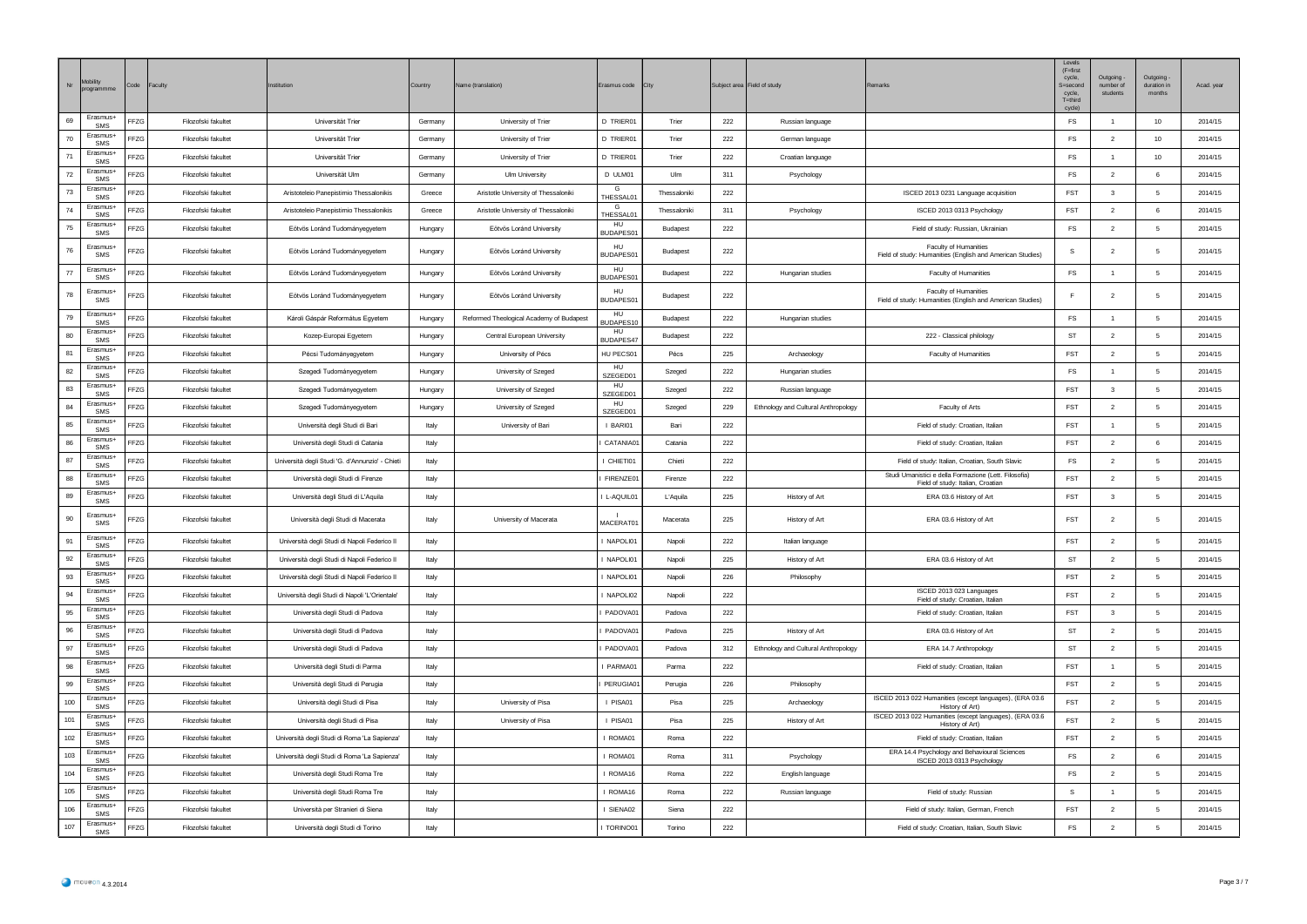| $\mathsf{Nr}$ | Mobility<br>progra     | Code | Faculty             | nstitution                                                         | Country     | lame (translation)                                       | rasmus code                | City          |     | Subject area Field of study         |                                                                                                                                                                                                                                                 | Levels<br>$(F = first)$<br>cycle.<br>S=second<br>cycle,<br>$T =$ third<br>cycle) | Outgoing<br>number of<br>students | Outgoing -<br>duration in<br>months | Acad. year |
|---------------|------------------------|------|---------------------|--------------------------------------------------------------------|-------------|----------------------------------------------------------|----------------------------|---------------|-----|-------------------------------------|-------------------------------------------------------------------------------------------------------------------------------------------------------------------------------------------------------------------------------------------------|----------------------------------------------------------------------------------|-----------------------------------|-------------------------------------|------------|
| 108           | Erasmus+<br>SMS        | FFZG | Filozofski fakultet | Università degli Studi di Trieste                                  | Italy       |                                                          | TRIESTE01                  | Trieste       | 222 |                                     | ISCED 2013 023 Languages<br>ERA 09.5 Classical Philology                                                                                                                                                                                        | s                                                                                | $\overline{1}$                    | 5                                   | 2014/15    |
| 109           | Erasmus+<br>SMS        | FFZG | Filozofski fakultet | Università degli Studi di Udine                                    | Italy       |                                                          | I UDINE01                  | Udine         | 222 | Comparative Literature              | ERA 09.2 General and Comparative Literature                                                                                                                                                                                                     | FST                                                                              | $\overline{1}$                    | 5                                   | 2014/15    |
| 110           | Erasmus+<br>SMS        | FFZG | Filozofski fakultet | Università degli Studi di Udine                                    | Italy       |                                                          | I UDINE01                  | Udine         | 222 |                                     | Field of study: Italian, Croatian                                                                                                                                                                                                               | <b>FST</b>                                                                       | $\overline{2}$                    | 5                                   | 2014/15    |
| 111           | <b>Erasmus-</b><br>SMS | FFZG | Filozofski fakultet | Università degli Studi di Udine                                    | Italy       |                                                          | I UDINE01                  | Udine         | 225 | History of Art                      | ERA 03.6 History of Art                                                                                                                                                                                                                         | <b>FST</b>                                                                       | 3                                 | 6                                   | 2014/15    |
| 112           | <b>Erasmus-</b><br>SMS | FF7C | Filozofski fakultet | Università degli Studi 'Ca' Foscari' di Venezia                    | Italy       | Ca' Foscari University of Venice                         | VENEZIA0                   | Venezia       | 225 | History of Art                      | ERA 03.6 History of Art ISCED 2013 021 Arts                                                                                                                                                                                                     | <b>FST</b>                                                                       | $\overline{1}$                    | 6                                   | 2014/15    |
| 113           | Erasmus+<br>SMS        | FFZG | Filozofski fakultet | Università degli Studi del Piemonte Orientale<br>'Amedeo Avogadro' | Italy       |                                                          | VERCELL01                  | Vercelli      | 222 |                                     | Field of study: Italian, German, Spanish                                                                                                                                                                                                        | FST                                                                              | $\overline{2}$                    | 5                                   | 2014/15    |
| 114           | Erasmus+<br>SMS        | FFZG | Filozofski fakultet | Università degli Studi di Verona                                   | Italy       |                                                          | VERONA01                   | Verona        | 225 | History of Art                      | ERA 03.6 History of Art<br>Total number of students $= 3$<br>1 student for F cycle<br>1 student for S cycle<br>1 student for T cycle                                                                                                            | FST                                                                              | $\mathbf{3}$                      | 5                                   | 2014/15    |
| 115           | Erasmus+<br>SMS        | FFZG | Filozofski fakultet | Vytauto Didzioio Universitetas                                     | Lithuania   | Vytautas Magnus University                               | $\blacksquare$<br>KAUNAS01 | Kaunas        | 225 | History                             | Faculty of Humanities                                                                                                                                                                                                                           | FST                                                                              | $\overline{2}$                    | 5                                   | 2014/15    |
| 116           | Erasmus+<br>SMS        | FFZG | Filozofski fakultet | Vilniaus Universitetas                                             | Lithuania   | Vilnius University                                       | LT VILNIUS01               | Vilnius       | 222 | Russian language                    |                                                                                                                                                                                                                                                 | <b>FS</b>                                                                        | $\overline{2}$                    | 5                                   | 2014/15    |
| 117           | <b>Erasmus-</b><br>SMS | FFZG | Filozofski fakultet | Universiteit Leiden                                                | Netherlands | Leiden University                                        | NL LEIDEN01                | Leiden        | 222 | Netherlandistics                    |                                                                                                                                                                                                                                                 | <b>FST</b>                                                                       | $\overline{2}$                    | 5                                   | 2014/15    |
| 118           | Erasmus+<br>SMS        | FFZG | Filozofski fakultet | Universiteit Leiden                                                | Netherlands | Leiden University                                        | NL LEIDENO                 | Leiden        | 225 | History                             | Faculteit der Archeologie                                                                                                                                                                                                                       | <b>FST</b>                                                                       | $\overline{2}$                    | 5                                   | 2014/15    |
| 119           | Erasmus+<br>SMS        | FFZG | Filozofski fakultet | Universiteit Utrecht                                               | Netherlands | <b>Utrecht University</b>                                | <b>JTRECHTO</b>            | Utrecht       | 225 | History                             |                                                                                                                                                                                                                                                 | <b>FS</b>                                                                        | $\overline{2}$                    | 5                                   | 2014/15    |
| 120           | <b>Erasmus-</b><br>SMS | FFZG | Filozofski fakultet | Universitetet i Berger                                             | Norway      | University of Bergen                                     | BERGEN01                   | Bergen        | 22  | Ethnology and Cultural Anthropology | Field of study: Humanities (Ethnology and cultural anthropology)                                                                                                                                                                                | s                                                                                | $\overline{2}$                    | 5                                   | 2014/15    |
| 121           | Erasmus-<br>SMS        | FF7C | Filozofski fakultet | Universitetet i Oslo                                               | Norway      | University of Oslo                                       | N OSI 001                  | Oslo          | 22  |                                     | Field of study: Russian (MA), History of Art, English, French,<br>Swedish, Norwegian                                                                                                                                                            | <b>FST</b>                                                                       | -6                                | -5                                  | 2014/15    |
| 122           | Erasmus+<br>SMS        | FFZG | Filozofski fakultet | Akademia Techniczno-Humanistyczna w Bielsku-<br>Białei             | Poland      | University of Bielsko-Biala                              | PL.<br>BIELSKO02           | Bielsko-Biala | 222 | Croatian language                   |                                                                                                                                                                                                                                                 | $\mathop{\textsf{FS}}$                                                           | $\overline{2}$                    | 5                                   | 2014/15    |
| 123           | Erasmus+<br>SMS        | FFZG | Filozofski fakultet | Państwowa Wyższa Szkoła Zawodowa w Elblągu                         | Poland      | State Higher School of Vocational Education in<br>Elblag | PL ELBLAG01                | Elbląg        | 222 | German language                     |                                                                                                                                                                                                                                                 | $\mathbb F$                                                                      | $\overline{2}$                    | 5                                   | 2014/15    |
| 124           | Erasmus+<br>SMS        | FFZG | Filozofski fakultet | Państwowa Wyższa Szkoła Zawodowa w Elblągu                         | Poland      | State Higher School of Vocational Education in<br>Elblag | PL ELBLAG01                | Elbląg        | 222 | Polish language                     |                                                                                                                                                                                                                                                 | E                                                                                | $\overline{4}$                    | 5                                   | 2014/15    |
| 125           | Erasmus+<br>SMS        | FFZG | Filozofski fakultet | Uniwersytet Gdanski                                                | Poland      | University of Gdansk                                     | PL.<br>GDANSK01            | Gdansk        | 222 | Croatian language                   | Total duration for 2 students = $9$<br>1 student max. 5 months and 1 student max. 4 months                                                                                                                                                      | $\mathsf{FS}$                                                                    | $\overline{2}$                    | 5                                   | 2014/15    |
| 126           | Erasmus+<br>SMS        | FFZG | Filozofski fakultet | Uniwersytet Gdanski                                                | Poland      | University of Gdansk                                     | PL<br>GDANSK01             | Gdansk        | 312 | Ethnology and Cultural Anthropology | Institute of Archaeology and Ethnology<br>ERA 14.7 Anthropology                                                                                                                                                                                 | <b>FS</b>                                                                        | $\overline{2}$                    | 5                                   | 2014/15    |
| 127           | Erasmus+<br>SMS        | FFZG | Filozofski fakultet | Uniwersytet Slaski                                                 | Poland      | University of Silesia                                    | PL<br>KATOWIC01            | Katowice      | 222 | Croatian language                   |                                                                                                                                                                                                                                                 | FST                                                                              | $\overline{\mathbf{3}}$           | -5                                  | 2014/15    |
| 128           | Erasmus+<br>SMS        | FFZG | Filozofski fakultet | Uniwersytet Jagielloñski                                           | Poland      | Jagiellonian University                                  | <b>PL</b><br>KRAKOW01      | Kraków        | 22  | Ukranian language                   |                                                                                                                                                                                                                                                 | <b>FS</b>                                                                        | $\overline{2}$                    | -5                                  | 2014/15    |
| 129           | <b>Erasmus-</b><br>SMS | FFZG | Filozofski fakultet | Uniwersytet Jagielloñski                                           | Poland      | Jagiellonian University                                  | <b>PL</b><br>KRAKOW01      | Kraków        | 222 |                                     | Faculty of Philology<br>Field of study: Croatian, South Slavic                                                                                                                                                                                  | FST                                                                              | $\overline{2}$                    | 5                                   | 2014/15    |
| 130           | Erasmus+<br><b>SMS</b> | FFZG | Filozofski fakultet | Uniwersytet Jagielloñski                                           | Poland      | Jagiellonian University                                  | <b>PL</b><br>KRAKOW01      | Kraków        | 222 |                                     | Instytut Filologii Wschodnioslowianskiej (Institute of Eastern<br>Slavonic Studies<br>Field of study: Russian, Ukrainian                                                                                                                        | FS                                                                               | $\overline{2}$                    | 5                                   | 2014/15    |
| 131           | <b>Erasmus-</b><br>SMS | FFZG | Filozofski fakultet | Uniwersytet Jagielloñski                                           | Poland      | Jagiellonian University                                  | <b>PL</b><br>KRAKOW01      | Kraków        | 225 | Archaeology                         | Institute of Archaeology<br>ERA 08.4 Archaeology                                                                                                                                                                                                | FST                                                                              | $\overline{2}$                    | 5                                   | 2014/15    |
| 132           | Erasmus+<br>SMS        | FFZG | Filozofski fakultet | Uniwersytet Jagielloñski                                           | Poland      | Jagiellonian University                                  | -PL<br>KRAKOW01            | Kraków        | 225 | History                             | Institute of History<br>ERA 08.3 History                                                                                                                                                                                                        | FST                                                                              | $\overline{2}$                    | 5                                   | 2014/15    |
| 133           | Erasmus+<br>SMS        | FFZG | Filozofski fakultet | Uniwersytet Jagielloñski                                           | Poland      | Jagiellonian University                                  | PL<br>KRAKOW0 <sup>*</sup> | Kraków        | 311 | Psychology                          | Institute of Psychology                                                                                                                                                                                                                         | <b>FS</b>                                                                        | $\overline{1}$                    | 5                                   | 2014/15    |
| 134           | Erasmus+<br>SMS        | FFZG | Filozofski fakultet | Uniwersytet Jagielloñski                                           | Poland      | Jagiellonian University                                  | <b>PI</b><br>KRAKOW01      | Kraków        | 312 | Ethnology and Cultural Anthropology | Institute of Ethnology and Cultural Anthropology<br>ERA 14.7 Anthropology                                                                                                                                                                       | FS                                                                               | $\overline{2}$                    | 5                                   | 2014/15    |
| 135           | Erasmus-<br>SMS        | FFZG | Filozofski fakultet | Uniwersytet Jagielloñski                                           | Poland      | Jagiellonian University                                  | <b>PL</b><br>KRAKOW01      | Kraków        | 322 |                                     | Field of study: Library, information and archival studies                                                                                                                                                                                       | E                                                                                | $\overline{1}$                    | 10                                  | 2014/15    |
| 136           | Erasmus+<br>SMS        | FFZG | Filozofski fakultet | Uniwersytet Jagielloñski                                           | Poland      | Jagiellonian University                                  | PL<br><b>KRAKOW0</b>       | Kraków        | 322 |                                     | Field of study: Library, information and archival studies                                                                                                                                                                                       | $\mathbb S$                                                                      | $\overline{1}$                    | 10                                  | 2014/15    |
| 137           | Erasmus+<br>SMS        | FFZG | Filozofski fakultet | Uniwersytet Lódzki                                                 | Poland      | University of Lodz                                       | PL LODZ01                  | Lódz          | 222 | Polish language                     | Faculty of Philology<br>Field of study: Polish                                                                                                                                                                                                  | FS                                                                               | 3                                 | -5                                  | 2014/15    |
| 138           | Erasmus+<br>SMS        | FF7C | Filozofski fakultet | Uniwersytet Lódzki                                                 | Poland      | University of Lodz                                       | PI LODZ01                  | I ódz         | 222 |                                     | Faculty of Philology<br>Field of study: South Slavic Croatian                                                                                                                                                                                   | <b>FST</b>                                                                       | $\overline{2}$                    | 6                                   | 2014/15    |
| 139           | Erasmus+<br>SMS        | FFZG | Filozofski fakultet | Uniwersytet Lódzki                                                 | Poland      | University of Lodz                                       | PL LODZ01                  | Lódz          | 319 | Ethnology and Cultural Anthropology | Women's Studies Centre                                                                                                                                                                                                                          | ST                                                                               | $\overline{2}$                    | -5                                  | 2014/15    |
| 140           | Erasmus+<br>SMS        | FFZG | Filozofski fakultet | Uniwersytet Marii Curie-Sklodowskiej                               | Poland      | Maria Curie-Sklodowska University in Lublin              | PL LUBLIN01                | Lublin        | 222 |                                     | Field of study: Polish, Belarusian, Russian, Ukrainian                                                                                                                                                                                          | FS                                                                               | $\overline{4}$                    | 5                                   | 2014/15    |
| 141           | Erasmus+<br>SMS        | FFZG | Filozofski fakultet | Uniwersytet Opolski                                                | Poland      | Opole University                                         | PL OPOLE01                 | Opole         | 222 | English language                    | Institute of English                                                                                                                                                                                                                            | FS                                                                               | $\overline{1}$                    | 5                                   | 2014/15    |
| 142           | Erasmus+<br>SMS        | FFZG | Filozofski fakultet | Uniwersytet Im. Adama Mickiewicza                                  | Poland      | Adam Mickiewicz University                               | PI<br>POZNAN01             | Poznan        | 141 |                                     | Faculty of Polish and Classical Philology<br>2 subject areas za skupni broj studenata:<br>222 - Classical Philology, Comparative literature Croatian; South<br>Slavic: East Slavic. West Slavic<br>141 - Teacher training and education science | <b>FST</b>                                                                       | $\overline{4}$                    | 9                                   | 2014/15    |
| 143           | Erasmus+<br>SMS        | FFZG | Filozofski fakultet | Uniwersytet Im. Adama Mickiewicza                                  | Poland      | Adam Mickiewicz University                               | <b>PL</b><br>POZNAN01      | Poznan        | 222 | German language                     | Faculty of Modern Languages and Literature                                                                                                                                                                                                      | $\mathop{\textsf{FS}}$                                                           | $\overline{2}$                    | $\overline{5}$                      | 2014/15    |
| 144           | Erasmus+<br>SMS        | FFZG | Filozofski fakultet | Uniwersytet Im. Adama Mickiewicza                                  | Poland      | Adam Mickiewicz University                               | PL.<br>POZNAN01            | Poznan        | 222 | Hungarian studies                   | Faculty of Modern Languages and Literatures                                                                                                                                                                                                     | $\mathop{\sf FS}\nolimits$                                                       | $\overline{1}$                    | 5                                   | 2014/15    |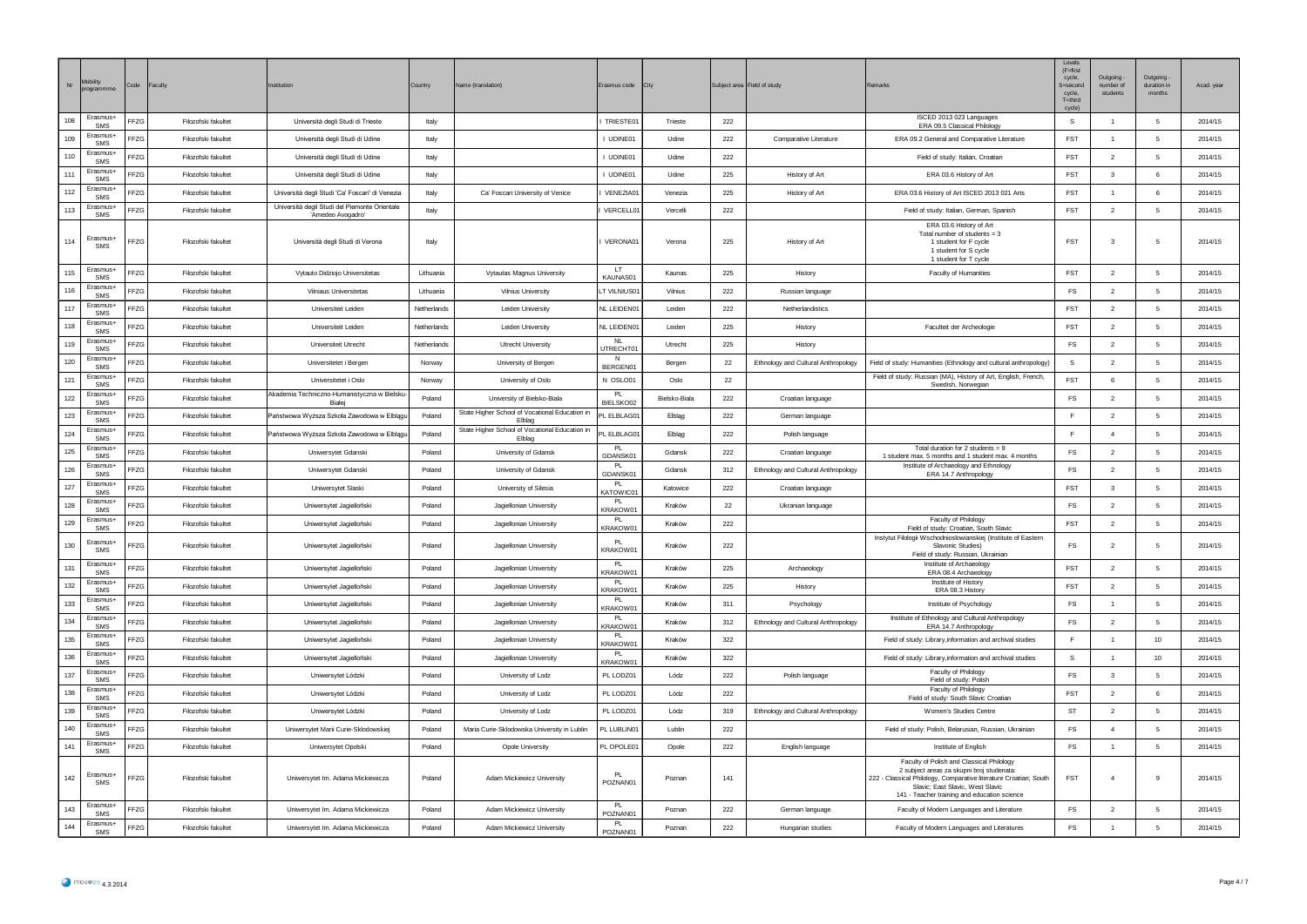| $\rm{Nr}$ | programmm                   | Code | Faculty             | nstitution                                                | Country  | Name (translation)                                     | Erasmus code                            | City       |     | Subject area Field of study         | Remarks                                                                                                                                      | Level<br>$(F = first$<br>cycle,<br>S=second<br>cycle.<br>$T =$ third<br>cycle) | Outgoing<br>number of<br>students | Outgoing<br>duration in<br>months | Acad. year |
|-----------|-----------------------------|------|---------------------|-----------------------------------------------------------|----------|--------------------------------------------------------|-----------------------------------------|------------|-----|-------------------------------------|----------------------------------------------------------------------------------------------------------------------------------------------|--------------------------------------------------------------------------------|-----------------------------------|-----------------------------------|------------|
| 145       | Erasmus+<br>SMS             | FFZG | Filozofski fakultet | Uniwersytet Im. Adama Mickiewicza                         | Poland   | Adam Mickiewicz University                             | POZNAN01                                | Poznan     | 222 | Russian language                    | Faculty of Modern Languages and Literatures                                                                                                  | <b>FST</b>                                                                     | $\overline{2}$                    | -5                                | 2014/15    |
| 146       | Erasmus-<br>SMS             | FFZG | Filozofski fakultet | Uniwersytet Szczecinski                                   | Poland   | University of Szczecin                                 | <b>PL</b><br>SZCZECI01                  | Szczecin   | 222 |                                     | Faculty of Philology<br>Field of study: West Slavic                                                                                          | <b>FST</b>                                                                     | $\mathbf{3}$                      | -5                                | 2014/15    |
| 147       | Erasmus+<br>SMS             | FFZG | Filozofski fakultet | Uniwersytet Mikolaja Kopernika w Toruniu                  | Poland   | Nicolaus Copernicus University                         | PL TORUN01                              | Torun      | 222 |                                     | ISCED 2013 023 Languages<br>Field of study: Croatian, South Slavic                                                                           | $\mathop{\mathsf{FS}}$                                                         | $\overline{2}$                    | 5                                 | 2014/15    |
| 148       | Frasmus+<br>SMS             | FFZG | Filozofski fakultet | Uniwersytet Warszawski                                    | Poland   | Warsaw University                                      | <b>PI</b><br>WARSZAW0                   | Warszawa   | 222 | Hungarian studies                   | Faculty of Modern Languages                                                                                                                  | FS                                                                             | $\overline{1}$                    | 5                                 | 2014/15    |
| 149       | Erasmus-<br>SMS             | FFZG | Filozofski fakultet | Uniwersytet Warszawski                                    | Poland   | Warsaw University                                      | PL<br>VARSZAW0                          | Warszawa   | 222 | Italian language                    | Institute of Culturology and Anthropocentric Linguistics                                                                                     | <b>FST</b>                                                                     | $\overline{1}$                    | 5                                 | 2014/15    |
| 150       | Erasmus+<br>SMS             | FFZG | Filozofski fakultet | Uniwersytet Warszawski                                    | Poland   | Warsaw University                                      | <b>PI</b><br>WARSZAW01                  | Warszawa   | 222 |                                     | Faculty of Polish Studies, Institute of Western and Southern<br><b>Slavic Studies</b><br>Field of study: West Slavic, Croatian, South Slavic | FST                                                                            | $\overline{\mathbf{3}}$           | 5                                 | 2014/15    |
| 151       | Erasmus-<br>SMS             | FFZG | Filozofski fakultet | Uniwersytet Warszawski                                    | Poland   | Warsaw University                                      | PI<br>WARSZAW01                         | Warszawa   | 225 | Archaeology                         | Antiquity of Southeastern Europe Research Centre                                                                                             | FST                                                                            | $\overline{\mathbf{3}}$           | -5                                | 2014/15    |
| 152       | Erasmus+<br>SMS             | FFZG | Filozofski fakultet | Uniwersytet Warszawski                                    | Poland   | Warsaw University                                      | <b>PL</b><br>WARSZAW01                  | Warszawa   | 312 | Ethnology and Cultural Anthropology | Institute of Ethnology and Cultural Anthropology, Faculty of<br>Histon<br>ERA 14.7 Anthropology                                              | <b>ST</b>                                                                      | $\overline{2}$                    | -5                                | 2014/15    |
| 153       | Erasmus+<br>SMS             | FFZG | Filozofski fakultet | Uniwersytet Kardynala Stefana Wyszyńskiego w<br>Warszawie | Poland   | Cardinal Stefan Wyszynski University in Warsaw         | PL.<br><b>VARSZAW0</b>                  | Warszawa   | 226 | Philosophy                          |                                                                                                                                              | FST                                                                            | $\overline{2}$                    | 5                                 | 2014/15    |
| 154       | Erasmus+<br>SMS             | FFZG | Filozofski fakultet | Szkoła Wyzsza Psychologii Spolecznej                      | Poland   | Warsaw University of Social Sciences and<br>Humanities | PI<br>VARSZAW37                         | Warszawa   | 222 | Spanish language                    |                                                                                                                                              | FS                                                                             | $\overline{1}$                    | 10 <sub>10</sub>                  | 2014/15    |
| 155       | Erasmus-<br>SMS             | FFZG | Filozofski fakultet | Szkoła Wyzsza Psychologii Spolecznej                      | Poland   | Warsaw University of Social Sciences and<br>Humanities | PI<br>VARSZAW3                          | Warszawa   | 222 | English language                    | ERA 09.0 Languages and Philological Sciences<br>Field of study: English TEFL                                                                 | s                                                                              |                                   | 5                                 | 2014/15    |
| 156       | Erasmus+<br>SMS             | FFZG | Filozofski fakultet | Szkoła Wyzsza Psychologii Spolecznej                      | Poland   | Warsaw University of Social Sciences and<br>Humanities | <b>PI</b><br>VARSZAW37                  | Warszawa   | 311 | Psychology                          |                                                                                                                                              | FS                                                                             | $\overline{1}$                    | 5                                 | 2014/15    |
| 157       | Erasmus+<br>SMS             | FFZG | Filozofski fakultet | Uniwersytet Wroclawski                                    | Poland   | University of Wroclaw                                  | PI.<br><b>NROCLAW0</b>                  | Wrocław    | 22  |                                     | Institute of Polish Philology<br>Field of study: Polish Philology                                                                            | <b>FST</b>                                                                     | $\overline{\mathbf{3}}$           | 5                                 | 2014/15    |
| 158       | Erasmus+<br>SMS             | FFZG | Filozofski fakultet | Uniwersytet Wroclawski                                    | Poland   | University of Wroclaw                                  | <b>PL</b><br><b>NROCLAWO</b>            | Wrocław    | 222 | Croatian language                   | Instytut Filologii Slowianskiej (Institute of Slavonic Studies)                                                                              | <b>FST</b>                                                                     | $\overline{2}$                    | 10                                | 2014/15    |
| 159       | Erasmus+<br>SMS             | FFZG | Filozofski fakultet | Uniwersytet Wroclawski                                    | Poland   | University of Wroclaw                                  | <b>PI</b><br>WROCLAW0<br>$\overline{1}$ | Wrocław    | 222 | Czech language                      | Instytut Filologii Slowianskiej (Institute of Slavonic Studies)                                                                              | <b>FST</b>                                                                     | $\overline{1}$                    | 10                                | 2014/15    |
| 160       | Erasmus+<br>SMS             | FFZG | Filozofski fakultet | Uniwersytet Wroclawski                                    | Poland   | University of Wroclaw                                  | PI<br>WROCLAW0                          | Wrocław    | 222 | Russian language                    | Instytut Filologii Slowianskiej (Institute of Slavonic Studies)                                                                              | <b>FST</b>                                                                     | $\overline{1}$                    | 10                                | 2014/15    |
| 161       | Erasmus-<br>SMS             | FFZG | Filozofski fakultet | Uniwersytet Wroclawski                                    | Poland   | University of Wroclaw                                  | PL<br><b>WROCLAW0</b><br>$\overline{1}$ | Wrocław    | 222 | Ukranian language                   | Instytut Filologii Slowianskiej (Institute of Slavonic Studies)                                                                              | <b>FST</b>                                                                     | $\overline{1}$                    | 10                                | 2014/15    |
| 162       | Erasmus-<br>SMS             | FFZG | Filozofski fakultet | Uniwersytet Wrocławski                                    | Poland   | University of Wroclaw                                  | <b>PL</b><br>WROCI AWO                  | Wrocław    | 225 | History                             |                                                                                                                                              | <b>FST</b>                                                                     | $\overline{2}$                    | 10 <sub>10</sub>                  | 2014/15    |
| 163       | Erasmus+<br>SMS             | FFZG | Filozofski fakultet | Instituto Politécnico de Bragança                         | Portugal | Bragança Polytechnic Institute                         | $\mathsf{P}$<br>BRAGANC01               | Bragança   | 222 |                                     | Subject area 2224 - Translation, Interpretation (German,<br>Portuguese)                                                                      | FS                                                                             | $\overline{4}$                    | 5                                 | 2014/15    |
| 164       | Erasmus-<br>SMS<br>Erasmus+ | FFZG | Filozofski fakultet | Instituto Politécnico de Bragança                         | Portugal | Bragança Polytechnic Institute                         | D<br>BRAGANC01                          | Bragança   | 222 |                                     | Field of study: German, Portuguese                                                                                                           | <b>FS</b>                                                                      | $\overline{4}$                    | -5                                | 2014/15    |
| 165       | SMS<br>Erasmus-             | FFZG | Filozofski fakultet | Universidade do Porto                                     | Portugal |                                                        | P PORTO02                               | Porto      | 222 |                                     | Field of study: Spanish, German, English, French                                                                                             | FS                                                                             | $\overline{2}$                    | 5                                 | 2014/15    |
| 166       | SMS                         | FFZG | Filozofski fakultet | Universidade do Porto                                     | Portugal |                                                        | P PORTO02                               | Porto      | 222 | Portugese language                  |                                                                                                                                              | FS                                                                             | $\overline{2}$                    | 5                                 | 2014/15    |
| 167       | Erasmus+<br>SMS             | FFZG | Filozofski fakultet | Universitatea 'Dunarea de Jos' din Galati                 | Romania  | University 'Dunarea de Jos' of Galati                  | RO GALATI01                             | Galati     | 222 | Romanian language                   | Faculty of Letters<br>ISCED 2013 023 Languages                                                                                               | FS                                                                             | $\sqrt{4}$                        | 5                                 | 2014/15    |
| 168       | Erasmus+<br>SMS             | FFZG | Filozofski fakultet | Universitatea 'Alexandru Ioan Cuza'                       | Romania  | Alexandru Ioan Cuza' University                        | RO IASI02                               | laşi       | 225 | Archaeology                         | Faculty of History<br>ISCED 2013 0222 History and archaeology                                                                                | FST                                                                            | $\overline{2}$                    | 5                                 | 2014/15    |
| 169       | Erasmus-<br>SMS             | FFZG | Filozofski fakultet | Universitatea de Vest din Timisoara                       | Romania  | West University of Timisoara                           | <b>RO</b><br>TIMISOA01<br><b>RO</b>     | Timisoara  | 222 |                                     | 2 subject areas za skupni broj studenata: 222 Foreign<br>languages, 223 Mother tongue<br>Field of study: Romanian, Serbian, Croatian         | FS                                                                             | $\overline{\mathbf{3}}$           | 5                                 | 2014/15    |
| 170       | Erasmus+<br>SMS             | FFZG | Filozofski fakultet | Universitatea de Vest din Timisoara                       | Romania  | West University of Timisoara                           | TIMISOA01                               | Timisoara  | 222 | German language                     |                                                                                                                                              | <b>FS</b>                                                                      | $\overline{2}$                    | 5                                 | 2014/15    |
| 171       | Erasmus+<br>SMS             | FFZG | Filozofski fakultet | Universitatea de Vest din Timisoara                       | Romania  | West University of Timisoara                           | RO.<br>TIMISOA01                        | Timisoara  | 312 | Sociology                           |                                                                                                                                              | FS                                                                             | $\overline{2}$                    | 5                                 | 2014/15    |
| 172       | Erasmus+<br>SMS             | FFZG | Filozofski fakultet | Univerzita Komenskeho v Bratislave                        | Slovakia | Comenius University of Bratislava                      | <b>SK</b><br>BRATISL02                  | Bratislava | 222 | Slovak language                     | Faculty of Arts                                                                                                                              | <b>FST</b>                                                                     | 5                                 | 5                                 | 2014/15    |
| 173       | Erasmus+<br><b>SMS</b>      | FFZG | Filozofski fakultet | Univerzita Sv. Cyrila A Metoda v Trnava                   | Slovakia | University of SS Cyril and Methodius in Trnava         | <b>SK</b><br>TRNAVA02                   | Trnava     | 222 |                                     | Faculty of Arts<br>Field of study: West Slavic                                                                                               | FST                                                                            | $\overline{\mathbf{3}}$           | 5                                 | 2014/15    |
| 174       | Erasmus-<br><b>SMS</b>      | FFZG | Filozofski fakultet | Univerza na Primorskem - Università del Litorale          | Slovenia | Primorska university                                   | SI KOPER03                              | Koper      | 225 | Archaeology                         | Faculty of Humanities<br>ISCED 2013 0222 History and archaeology                                                                             | <b>FS</b>                                                                      | $\overline{2}$                    | 5                                 | 2014/15    |
| 175       | Erasmus+<br>SMS             | FFZG | Filozofski fakultet | Univerza v Ljubljani                                      | Slovenia | University of Ljubljana                                | SI LJUBLJA01                            | Ljubljana  | 222 | German language                     |                                                                                                                                              | $\mathop{\textsf{FS}}$                                                         | $\overline{2}$                    | 5                                 | 2014/15    |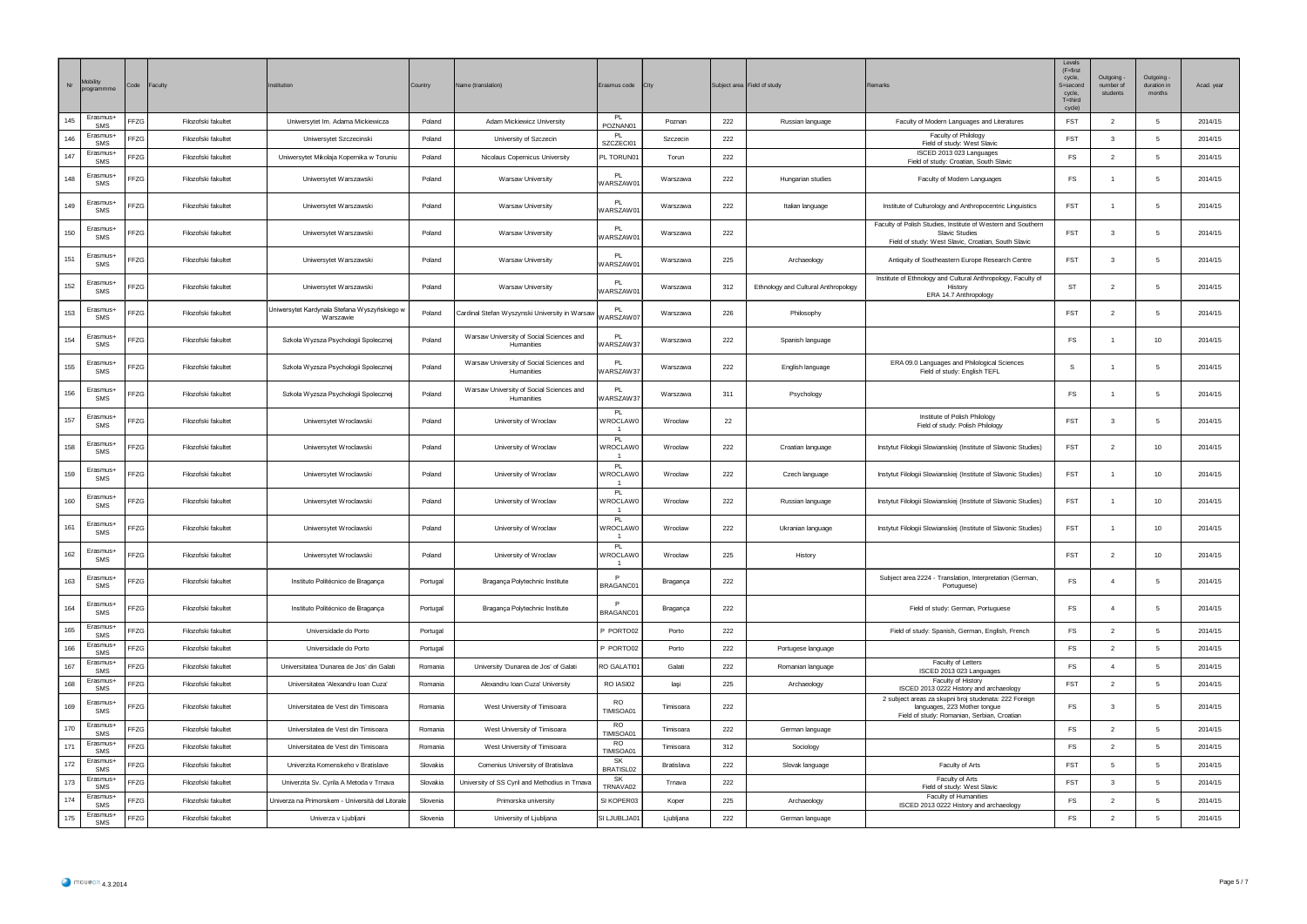| $\rm{Nr}$ | Mobility<br>orogra     | Code | Faculty             | nstitution                                | Country  | Name (translation)               | Erasmus code                             | <b>City</b>                   |     | Subject area Field of study         |                                                                              | Levels<br>$(F = first)$<br>cycle,<br>S=second<br>cycle,<br>$T =$ third<br>cycle) | Outgoing<br>number of<br>students | Outgoing<br>duration in<br>months | Acad. year |
|-----------|------------------------|------|---------------------|-------------------------------------------|----------|----------------------------------|------------------------------------------|-------------------------------|-----|-------------------------------------|------------------------------------------------------------------------------|----------------------------------------------------------------------------------|-----------------------------------|-----------------------------------|------------|
| 176       | Erasmus+<br>SMS        | FFZG | Filozofski fakultet | Univerza v Ljubljani                      | Slovenia | University of Ljubljana          | SI LJUBLJA01                             | Ljubljana                     | 222 | Croatian language                   |                                                                              | <b>FS</b>                                                                        | $\overline{\mathbf{3}}$           | - 5                               | 2014/15    |
| 177       | Erasmus-<br>SMS        | FFZG | Filozofski fakultet | Univerza v Ljubljani                      | Slovenia | University of Ljubljana          | SI LJUBLJA01                             | Liubliana                     | 222 |                                     | Faculty of Arts<br>ERA 09.5 Classical Philology                              | FS                                                                               | $\overline{2}$                    | -5                                | 2014/15    |
| 178       | Erasmus+<br>SMS        | FFZG | Filozofski fakultet | Univerza v Ljubljani                      | Slovenia | University of Ljubljana          | SI LJUBLJA01                             | Ljubljana                     | 222 | Italian language                    | 2224 Translation, Interpretation                                             | FST                                                                              | $\overline{1}$                    | 10                                | 2014/15    |
| 179       | Erasmus+<br>SMS        | FFZG | Filozofski fakultet | Univerza v Ljubljani                      | Slovenia | University of Ljubljana          | SI LJUBLJA01                             | Ljubljana                     | 222 | German language                     | 2224 Translation, Interpretation                                             | <b>FST</b>                                                                       | $\overline{1}$                    | 10                                | 2014/15    |
| 180       | Erasmus+<br><b>SMS</b> | FFZG | Filozofski fakultet | Univerza v Ljubljani                      | Slovenia | University of Ljubljana          | SI LJUBLJA01                             | Ljubljana                     | 222 | French language                     | 2224 Translation, Interpretation                                             | FST                                                                              | $\overline{1}$                    | 10                                | 2014/15    |
| 181       | Frasmus+<br>SMS        | FFZG | Filozofski fakultet | Univerza v Ljubljani                      | Slovenia | University of Ljubljana          | SI LJUBLJA01                             | Ljubljana                     | 222 |                                     | Field of study: South Slavic, Slovenian                                      | <b>FST</b>                                                                       | $\overline{\mathbf{3}}$           | 5                                 | 2014/15    |
| 182       | Erasmus+<br>SMS        | FFZG | Filozofski fakultet | Univerza v Ljubljani                      | Slovenia | University of Ljubljana          | SI LJUBLJA01                             | Ljubljana                     | 225 | History                             |                                                                              | <b>FST</b>                                                                       | $\overline{2}$                    | 5                                 | 2014/15    |
| 183       | Erasmus-<br><b>SMS</b> | FFZG | Filozofski fakultet | Univerza v Ljubljani                      | Slovenia | University of Ljubljana          | SI LJUBLJA01                             | Ljubljana                     | 225 | Archaeology                         | Faculty of Arts<br>ERA 08.4 Archaeology                                      | FST                                                                              | $\overline{2}$                    | 6                                 | 2014/15    |
| 184       | Erasmus-<br>SMS        | FFZG | Filozofski fakultet | Univerza v Ljubljani                      | Slovenia | University of Ljubljana          | SI LJUBLJA01                             | Ljubljana                     | 225 | History of Art                      | Faculty of Arts<br>ERA 03.6 History of Art                                   | <b>FST</b>                                                                       | -5                                | 6                                 | 2014/15    |
| 185       | Erasmus+<br>SMS        | FFZG | Filozofski fakultet | Univerza v Ljubljani                      | Slovenia | University of Ljubljana          | SI LJUBLJA01                             | Ljubljana                     | 226 | Philosophy                          | Faculty of Arts<br>ERA 08.1 Philosophy                                       | <b>FST</b>                                                                       | $\overline{2}$                    | 6                                 | 2014/15    |
| 186       | Erasmus+<br>SMS        | FF7G | Filozofski fakultet | Univerza v Ljubljani                      | Slovenia | University of Ljubljana          | SLLJUBLJA01                              | Ljubljana                     | 311 | Psychology                          |                                                                              | <b>FS</b>                                                                        | $\overline{1}$                    | - 5                               | 2014/15    |
| 187       | Erasmus+<br>SMS        | FFZG | Filozofski fakultet | Univerza v Ljubljani                      | Slovenia | University of Ljubljana          | SI LJUBLJA01                             | Ljubljana                     | 312 | Sociology                           | Faculty of Arts                                                              | <b>FST</b>                                                                       | $\overline{4}$                    | -5                                | 2014/15    |
| 188       | Erasmus-<br>SMS        | FFZG | Filozofski fakultet | Univerza v Ljubljani                      | Slovenia | University of Ljubljana          | SI LJUBLJA01                             | Ljubljana                     | 312 | Ethnology and Cultural Anthropology | Faculty of Arts<br>ERA 14.7 Anthropology                                     | <b>FST</b>                                                                       | -5                                | 6                                 | 2014/15    |
| 189       | Erasmus+<br>SMS        | FFZG | Filozofski fakultet | Univerza v Ljubljani                      | Slovenia | University of Ljubljana          | SI LJUBLJA01                             | Liubliana                     | 222 |                                     | Filozofska fakulteta (Faculty of Arts)<br>Field of study: Russian, Ukrainian | <b>FST</b>                                                                       | $\overline{2}$                    | 5                                 | 2014/15    |
| 190       | Erasmus+<br>SMS        | FFZG | Filozofski fakultet | Univerza v Mariboru                       | Slovenia | University of Maribor            | -SI<br>MARIBOR01                         | Maribor                       | 14  | Pedagogy                            |                                                                              | FS                                                                               | $\overline{2}$                    | 5                                 | 2014/15    |
| 191       | Erasmus+<br>SMS        | FFZG | Filozofski fakultet | Univerza v Mariboru                       | Slovenia | University of Maribor            | -SI<br>MARIBOR01                         | Maribor                       | 222 | English language                    | Field of study: English (Canadian and American studies)                      | FS                                                                               |                                   | 5                                 | 2014/15    |
| 192       | Erasmus+<br>SMS        | FFZG | Filozofski fakultet | Univerza v Mariboru                       | Slovenia | University of Maribor            | - SI<br><b>ARIBORO</b>                   | Maribor                       | 222 |                                     | Field of study: Russian, Ukrainian                                           | $\mathsf{FS}$                                                                    | $\overline{2}$                    | -5                                | 2014/15    |
| 193       | Erasmus-<br>SMS        | FFZG | Filozofski fakultet | Univerza v Mariboru                       | Slovenia | University of Maribor            | -SI<br>MARIBOR01                         | Maribor                       | 222 | German language                     | Field of study: German                                                       | $\mathsf{FS}$                                                                    | $\overline{2}$                    | $\sqrt{5}$                        | 2014/15    |
| 194       | Erasmus+<br>SMS        | FFZG | Filozofski fakultet | Univerza v Mariboru                       | Slovenia | University of Maribor            | -SI<br>ARIBOR <sub>0</sub>               | Maribor                       | 222 |                                     | Field of study: South Slavic                                                 | $\mathop{\sf FS}\nolimits$                                                       | $\overline{2}$                    | 5                                 | 2014/15    |
| 195       | Erasmus+<br>SMS        | FFZG | Filozofski fakultet | Univerza v Mariboru                       | Slovenia | University of Maribor            | SI<br>MARIBOR01                          | Maribor                       | 225 | History of Art                      |                                                                              | FST                                                                              | $\overline{2}$                    | 10                                | 2014/15    |
| 196       | Erasmus-<br>SMS        | FFZG | Filozofski fakultet | Univerza v Mariboru                       | Slovenia | University of Maribor            | -SI<br>MARIBOR <sub>0</sub> <sup>-</sup> | Maribor                       | 225 | History                             |                                                                              | <b>FST</b>                                                                       | $\overline{2}$                    | 6                                 | 2014/15    |
| 197       | Erasmus-<br>SMS        | FFZG | Filozofski fakultet | Univerza v Mariboru                       | Slovenia | University of Maribor            | SI<br>MARIBOR01                          | Maribo                        | 312 | Sociology                           |                                                                              | FST                                                                              | $\overline{2}$                    | 6                                 | 2014/15    |
| 198       | Erasmus-<br>SMS        | FFZG | Filozofski fakultet | Univerza v Mariboru                       | Slovenia | University of Maribor            | SI<br><b>MARIBOR01</b>                   | Maribor                       | 481 | <b>Information Sciences</b>         |                                                                              | FS                                                                               | $\overline{2}$                    | 10                                | 2014/15    |
| 199       | Erasmus-<br>SMS        | FFZG | Filozofski fakultet | Universidad de Alcalá                     | Spain    |                                  | E ALCAL-<br>H <sub>01</sub>              | Alcalá de Henares             | 222 | Spanish language                    |                                                                              | FS                                                                               | $\overline{1}$                    | 10                                | 2014/15    |
| 200       | Erasmus+<br>SMS        | FFZG | Filozofski fakultet | Universitat de Barcelona                  | Spain    |                                  | ARCELO01                                 | Barcelona                     | 225 | History of Art                      | ERA 03.6 History of Art                                                      | s                                                                                |                                   | 5                                 | 2014/15    |
| 201       | Erasmus+<br>SMS        | FFZG | Filozofski fakultet | Universitat de Barcelona                  | Spain    |                                  | E<br>BARCELO01                           | Barcelona                     | 225 | History of Art                      | ERA 03.6 History of Art                                                      | E                                                                                | $\overline{2}$                    | - 5                               | 2014/15    |
| 202       | Erasmus-<br>SMS        | FFZG | Filozofski fakultet | Universidad de Castilla-La Mancha         | Spain    |                                  | CIUDA-R01                                | <b>Ciudad Real</b>            | 222 | Spanish language                    |                                                                              | FS                                                                               |                                   | 10                                | 2014/15    |
| 203       | Erasmus-<br>SMS        | FFZG | Filozofski fakultet | Universidad Miguel Hernandez de Elche     | Spain    | Miguel Hernández University      | E ELCHE01                                | Elche                         | 312 | Ethnology and Cultural Anthropology | ERA 14.7 Anthropology                                                        | ST                                                                               | $\overline{2}$                    | -6                                | 2014/15    |
| 204       | Erasmus-<br>SMS        | FFZG | Filozofski fakultet | Universitat de Girona                     | Spain    |                                  | E GIRONA02                               | Girona                        | 225 | History of Art                      | ERA 03.6 History of Art                                                      | <b>ST</b>                                                                        | $\overline{2}$                    | - 5                               | 2014/15    |
| 205       | Erasmus+<br>SMS        | FFZG | Filozofski fakultet | Universidad de Jaén                       | Spain    |                                  | E JAEN01                                 | Jaén                          | 311 | Psychology                          | ERA 14.4 Psychology and Behavioral Sciences                                  | FS                                                                               | $\overline{2}$                    | 10                                | 2014/15    |
| 206       | Erasmus+<br>SMS        | FFZG | Filozofski fakultet | Universidad de Las Palmas de Gran Canaria | Spair    |                                  | LAS-PAL01                                | Las Palmas de Gran<br>Canaria | 222 | Spanish language                    |                                                                              | FS                                                                               |                                   | 10                                | 2014/15    |
| 207       | Erasmus+<br>SMS        | FFZG | Filozofski fakultet | Universidad Complutense de Madrid         | Spain    | Complutense University of Madrid | MADRID03                                 | Madrid                        | 222 | Spanish language                    |                                                                              | FS                                                                               | $\overline{1}$                    | 10                                | 2014/15    |
| 208       | Erasmus-<br>SMS        | FFZG | Filozofski fakultet | Universidad Complutense de Madrid         | Spain    | Complutense University of Madrid | MADRID03                                 | Madrid                        | 311 | Psychology                          | Razmjena na Colegio Universitario CARDENAL CISNEROS                          | FS                                                                               | $\overline{1}$                    | 5                                 | 2014/15    |
| 209       | Erasmus-<br>SMS        | FFZG | Filozofski fakultet | Universidad de Murcia                     | Spair    | University of Murcia             | MURCIA01                                 | Murcia                        | 222 |                                     | ERA 09.5 Classical Philology                                                 | s                                                                                | $\overline{1}$                    | 5                                 | 2014/15    |
| 210       | Erasmus-<br>SMS        | FFZG | Filozofski fakultet | Universitat de les Illes Balears          | Spair    |                                  | E PALMA01                                | Palma de Mallorca             | 225 | History of Art                      | Field of study: ERA 03.6 History of Art                                      | ST                                                                               | $\overline{2}$                    | 5                                 | 2014/15    |
| 211       | Erasmus+<br>SMS        | FFZG | Filozofski fakultet | Universidad de Salamanca                  | Spain    | University of Salamanca          | SALAMAN02                                | Salamanca                     | 222 | Spanish language                    |                                                                              |                                                                                  | $\overline{2}$                    | 10                                | 2014/15    |
| 212       | Frasmus+<br>SMS        | FFZG | Filozofski fakultet | Universidad de Salamanca                  | Spair    | University of Salamanca          | SALAMAN02                                | Salamanca                     | 225 | History                             |                                                                              |                                                                                  | $\overline{2}$                    | 5                                 | 2014/15    |
| 213       | Erasmus+<br>SMS        | FFZG | Filozofski fakultet | Universidad de Vigo                       | Spair    |                                  | E VIGO01                                 | Vigo                          | 222 | French language                     |                                                                              | FS                                                                               | $\overline{2}$                    | -5                                | 2014/15    |
| 214       | Erasmus+<br>SMS        | FFZG | Filozofski fakultet | Universidad de Vigo                       | Spair    |                                  | E VIGO01                                 | Vigo                          | 222 | Spanish language                    |                                                                              | $\mathop{\sf FS}\nolimits$                                                       |                                   | 10 <sup>1</sup>                   | 2014/15    |